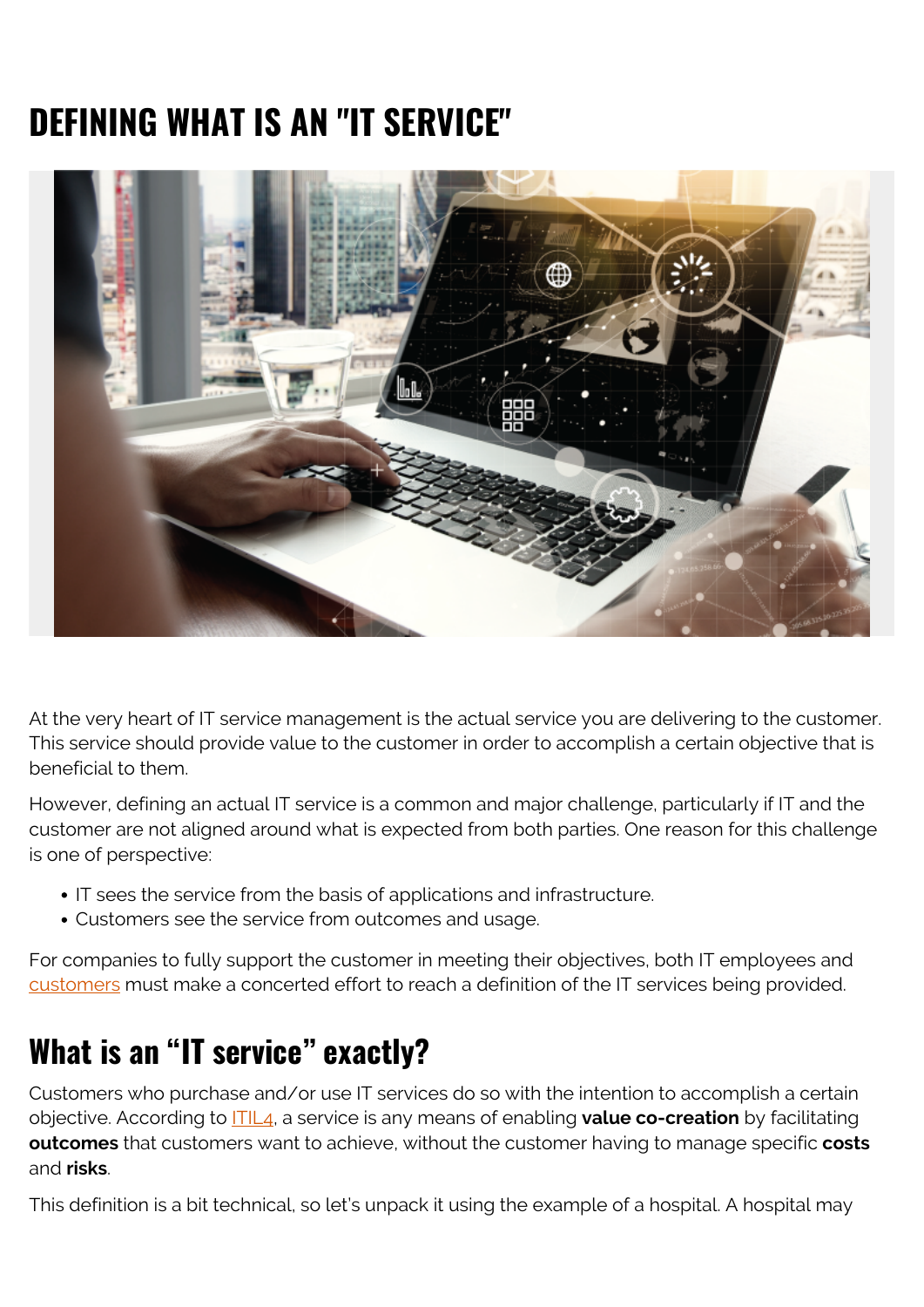invest in a patient management system in order to more effectively manage their patients through the entire patient lifecycle: arriving at reception, going to triage, seeing nurses and doctors, receiving medicine, treatment, or prescriptions, booking a follow up appointment, and finally being discharged. That's a lot to manage!

- The hospital doesn't invest in the system just for the sake of using technology. Instead, the hospital deploys this IT solution in order to better serve their patients—these are the **outcomes**.
- Hospital staff aren't necessarily keen to understand technical components, like coding or APIs. Instead, they want to understand the relevant data of particular patient situations— these are the costs and **risks**.
- By serving their patients effectively through use of the system, the efficiency and effectiveness gained provides benefits for the hospital: satisfied patients, more engaged hospital workers, and better financials—this is the **value** that's being created.
- This value can only be realized by working hand in hand with IT or the system provider through common understanding of requirements and by escalating any issues faced—this is the **cocreation**.

This definition, with these [four service components,](https://www.joetheitguy.com/2018/02/28/itsm-basics-what-is-a-service/) becomes the blueprint by which both the service provider and the service consumer should view all services offered.

# **Defining types of IT services**

Now that we have a basic understanding of what IT services should do, let's look at the types of ways we may define this work:

#### **Customer-focused services**

One way of defining IT services is customer-centric. In most situations, customers use and deploy services without realizing all that happens beneath the surface. That's generally not a problem, but as technology continues to transform the workplace, the ways customers access and use these IT services are evolving so rapidly that the definition of an IT service is itself shifting.

[Dion Hinchcliffe](https://dionhinchcliffe.com/category/digital-transformation/) describes this ongoing transformation as one in which businesses must fundamentally revise how we look at delivery channels for all business units: operations, marketing and sales, and customer care. That's because all business units be [reimagined and repackaged](https://www.cxotalk.com/video/what-digital-transformation) [within a digital landscape](https://www.cxotalk.com/video/what-digital-transformation). All work, both products and services, must be delivered digitally first, as that's how business gets done.

This implies that service should be defined by the channel through which the customer accesses the service—most often digital—as well as the means through which the customer can access the options within the IT service, including explicit customer-facing features as well as internal IT systems that fuel the service.

This definition applies to our previous example of a hospital's patient management system:

- The primary channel the hospital uses is digital, likely a web portal, a mobile portal, or both.
- The primary application the hospital runs, the digital portal, provides the various hospital staff with access to a variety of functionalities that support the overall outcomes of patient management.